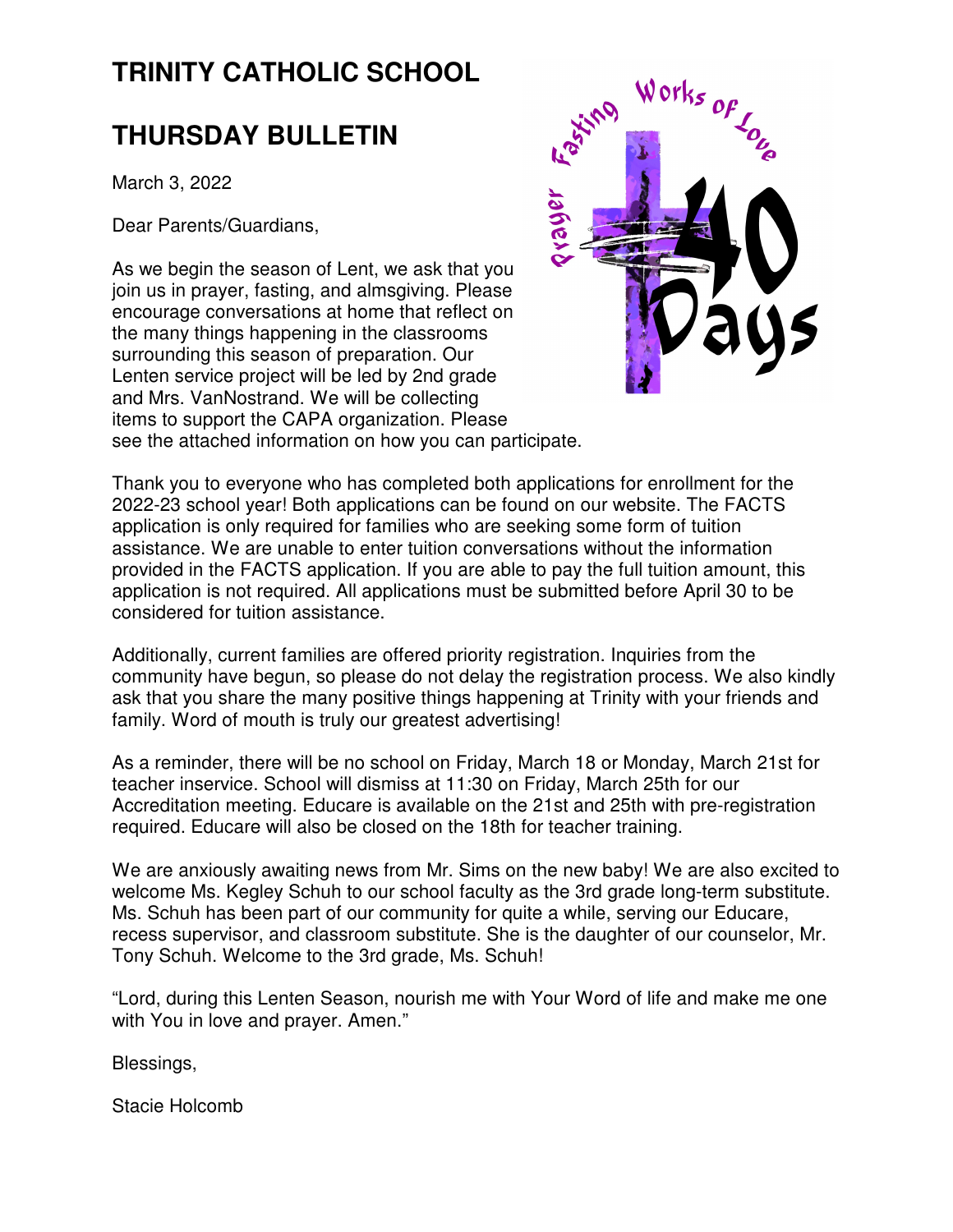

# **TRINITY LENTEN SERVICE PROJECT**

As a service project for Lent, the  $2^{nd}$ grade will be coordinating donations to help CAPA (Childbirth and Parenting Assistance - Catholic Charities).

We are asking each classroom to collect the following items:

- baby shampoo
- teethers
- diapers (sizes 4, 5, and 6)
- new clothing (tags on) newborn through 6t
- baby wipes
- diaper cream
- new washcloths
- new socks
- new baby blankets

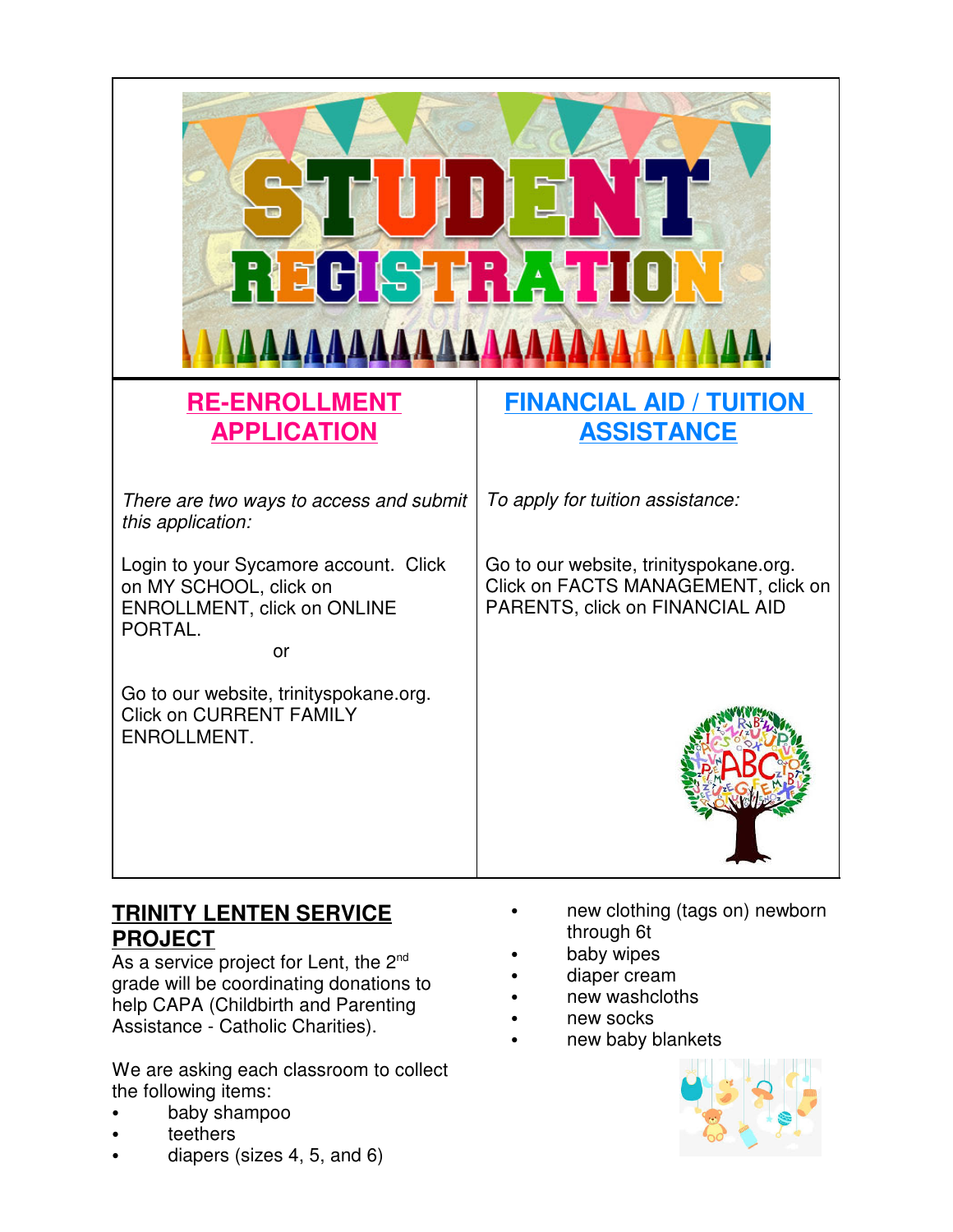#### What is CAPA?

CAPA/PREPARES provides an environment for parents to build loving bonds with their kids to prepare them for a healthy future. CAPA/PREPARES offers stabilizing and advocacy services to expecting and parenting individuals and families with children ages 5 and under. Services include:

#### CIRCLE OF SECURITY

Circle of Security® Parenting™ (COSP) is a unique group that helps parents understand and respond to their child's emotions. Through COSP, parents discover they are capable of connecting with, loving and raising secure children. CAPA/PREPARES offers the 8-week COSP group quarterly for expecting parents and parents of children aged 0–5 years.

For more information contact Lisa Green at 509-455-4970 or lisa.green@cceasternwa.org

#### CASE MANAGEMENT

Offers parents the opportunity to have parent support, goal setting, and community resources to help them be the parent they want to be with support from our compassionate circle of security-trained case managers.

For more information contact Sarah Durrant at sarah.durrant@cceasternwa.org.

#### EDUCATION SUPPORT

The Homework Club provides parent support, student learning assistance, and technology help. Families sign up for weekly 90-minute tutoring sessions supervised by CAPA education staff and volunteers. Students receive one-on-one

support for their online learning goals.

For more information contact Sandi Nokes at Sandi.nokes@cceasternwa.org.

#### FATHERHOOD PROJECT

This mentorship opportunity helps fathers build bonds with their children aged 5 and under. Each week, volunteer mentors meet with fathers in a group to share social activities, including cooking, climbing, rope courses and community service.

For more information contact Adrian Burcham at (509) 455-4986 or adrian.burcham@cceasternwa.org.

## FAMILY COMPANIONS (formerly

Mother Mentors) This mentorship opportunity supports parents to build bonds with their children aged 5 and under. Each week for 1 year, parents meet with their mentors in-person for 2 hours to enjoy activities, including games, crafts, parties, exercise, and cooking.

For more information contact Ellie Toone at 509-455-4986 or ellie.toone@cceasternwa.org.

#### INDIVIDUAL AND FAMILY SESSIONS

In these supportive individual and family sessions, master degree–level therapists support pregnant women and parents with children aged 5 and under. Sessions are offered during pregnancy and postpartum periods.

To learn more, contact: Kristin Freeze at 509-455-4976 kristin.freeze@cceasternwa.org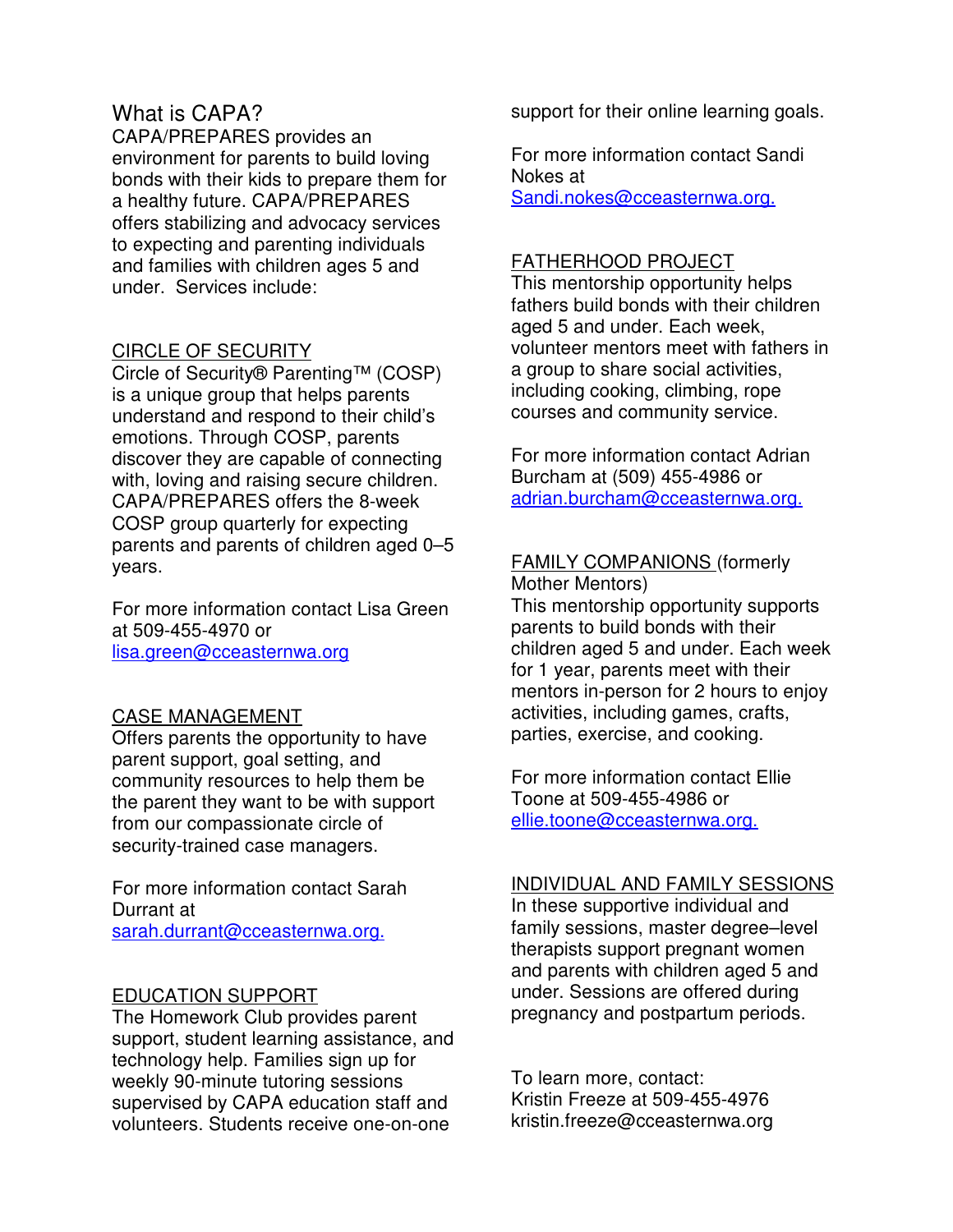Donations will be accepted until April 3.

### **WITH SPRING COMES SIGNS OF NEW LIFE AND GROWTH...**

You are invited to the following:

March 4 - Stations of the Cross St. Anthony @ 5:30 p.m. followed by a soup supper. No Stations on March 25. Fish Fry to follow Stations on April 8. St. Joseph @ 7:00 p.m. (Spanish)

March 5 - Lenten reflection small groups meet at 10:00 a.m. on Saturdays at St. Joseph's.

## **TRINITY SPRING SPORTS**

It is that time of year again! The snow is melting and the fields are ready. If you have a student(s) in grades 5 - 8 that are interested in playing Spring softball or baseball, please pick up a registration packet or email me for a registration packet. Packets are due by March 14. Practices start on March 21.

Michelle Binion, Athletic Director mbinion@trinityspokane.com

### **GONZAGA PREP SOFTBALL CAMP**

Gonzaga Prep will be hosting a softball camp over spring break on April 5, 6, and  $7<sup>th</sup>$  for students in grades 3 -  $8<sup>th</sup>$ .

Grades 3 - 6 camp from 10:00 a.m. noon.

Grades 7 -8 camp from 1:00 p.m. - 3:00 p.m.

The cost is \$60. Registration is open at gprep.com.

# **MARCH NO SCHOOL & EARLY RELEASE DATES**

Friday, 3/18: No school (and Educare) Monday, 3/21: No school (Educare open) Friday, 3/25: 11:30 a.m. dismissal (Educare open)

## **UNIFORM EXCHANGE INVENTORY**

Attached please find a current list of available uniforms (free). Contact Jen Movradinov to obtain one of these items. mooloche@hotmail.com.

# **HEARTS ON FIRE - MEN'S CATHOLIC CONFERENCE**



**March 19**, 8:00 - 4:00 p.m. at St. Thomas More. Register through the Diocesan website, dioceseofspokane.org

The Hearts on Fire Men's Conference gathers men together to invite them to be Christ's disciples, enkindle in their hearts the flame of the Holy Spirit, and send them out as witnesses of the Father's love.

#### **Who we serve and what we do.** We

serve men of all ages, backgrounds, and places in their journey of faith, gathering them together to hear the word and receive the sacraments.